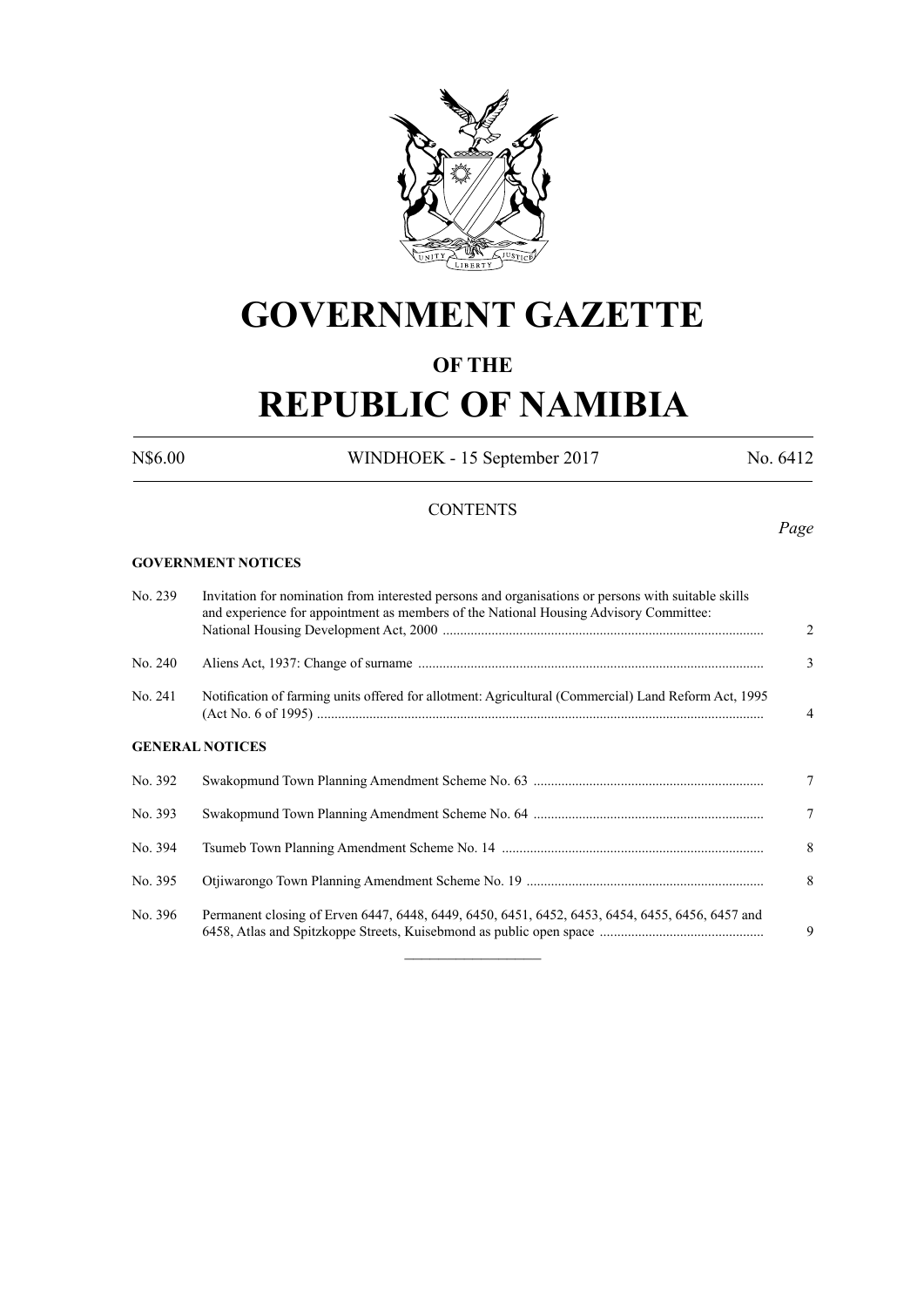## **Government Notices**

### **MINISTRY OF URBAN AND RURAL DEVELOPMENT**

### No. 239 2017

### INVITATION FOR NOMINATION FROM INTERESTED PERSONS AND ORGANISATIONS OR PERSONS WITH SUITABLE SKILLS AND EXPERIENCE FOR APPOINTMENT AS MEMBERS OF NATIONAL HOUSING ADVISORY COMMITTEE: NATIONAL HOUSING DEVELOPMENT ACT, 2000

In terms of section 3 of the National Housing Development Act, 2000 (Act No. 28 of 2000), I invite organisations, associations or groups of persons who have an interest in any matter referred to in subsection (2)(b) of that section to nominate, no later than 13 October 2017 for appointment to the National Housing Advisory Committee persons as members and as alternate members, respectively.

- (1) Persons must be nominated by
	- (a) community based organisations;
	- (b) financial institutions;
	- (c) state-owned enterprises;
	- (d) the Associations of Regional Councils and Local Authorities in Namibia;
	- (e) Association for Local Authorities Officials; and
	- (f) private sector companies involved in housing and property development, financing and management.
- (2) Nominated persons must
	- (a) be a Namibian citizen or permanent resident;
	- (b) submit a curriculum vitae and proof of qualifications; and
	- (c) possess knowledge and experience in the following:
		- (i) public sector housing policy and scheme administration;
		- (ii) private sector housing and property development, financing and management;
		- (iii) regional and local authority housing policy and scheme administration; or
		- (iv) low cost residential housing, development, financing and administration.
- (3) Nominations must be marked "National Housing Advisory Committee" and addressed to -

The Permanent Secretary Ministry of Urban and Rural Development Private Bag 13289 Windhoek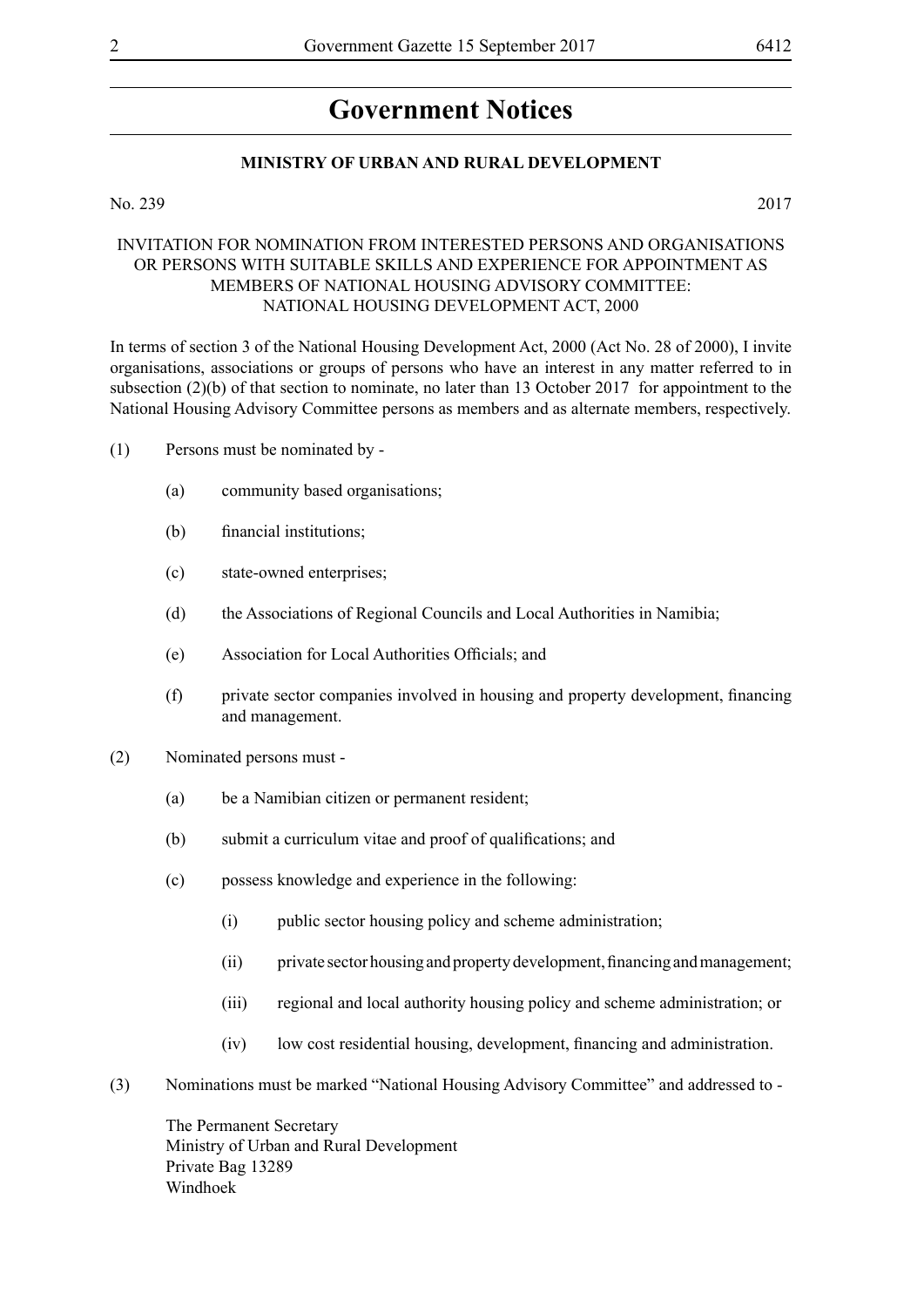Attention: Mr. Big-don Kondunda Director: Directorate of Housing, Habitat, Planning and Technical Coordination

(4) Nominations may be hand delivered to -

Ministry of Urban and Rural Development Rooms 006 or 010, Ground Floor Government Office Park, Windhoek

### **S. Shaningwa Minister of Urban and Rural Development** Windhoek, 30 August 2017

### **MINISTRY OF HOME AFFAIRS AND IMMIGRATION**

 $\overline{\phantom{a}}$  , where  $\overline{\phantom{a}}$ 

No. 240 2017

### ALIENS ACT, 1937: CHANGE OF SURNAME

In terms of section 9(1) of the Aliens Act, 1937 (Act No. 1 of 1937), it is hereby made known that the Minister of Home Affairs and Immigration has under the said section authorised each person whose name and residential address appear in column 1 of the schedule hereto assume the surname mentioned in column 2 of the schedule opposite his or her name in column 1.

### **SCHEDULE**

| <b>SURNAME</b> | <b>NAME</b> (S)            | <b>RESIDENTIAL ADDRESS</b>                            | <b>SURNAME</b> |
|----------------|----------------------------|-------------------------------------------------------|----------------|
| Ndahepa        | Hellini Ndahepa<br>Mwayora | Nkurenkuru                                            | Sitentu        |
| Namiseb        | Edwardo Rachavil           | Erf 2135, Khorixas                                    | Coetzee        |
| Abraham        | Willem Tufimanekeni        | Erf 46, Mautamanene Street,<br>Kuisebmond, Walvis Bay | Hashipala      |
| Ashipala       | Jakobina                   | Erf 350 Audrey Street, Green Well<br>Matongo          | Jesaya         |
| Tomas          | Johannes                   | Oniimwandi                                            | Mbango         |
| Matias         | Josef                      | Ondangwa                                              | Nekwiyu        |
| Mbwanga        | Feblonia Nduva             | Mabushe Village                                       | Mungamba       |
| Hangula        | Diogens                    | Ohalushu Village, Ohangwena Region                    | Mwatotele      |
| Pirifary       | Venasiu                    | Soweto                                                | Nghilifavali   |
| Simeon         | Matias                     | Epoko                                                 | Haufiku        |
| Kuyeva         | Ottilie                    | H/no 39 David Hambunda Street,<br>Kuisebmond          | Ndeutapo       |
| Nampweya       | Shooya                     | Ombwata Ongandjera                                    | Katanga        |
| Tjakiti        | Maria                      | Otjovanatje                                           | Katangara      |
| Haihuki        | Eliakim Altinus            | Omatwadiva                                            | Shatyohamba    |
| Shihepo        | Fanuel Haufiku             | 71-1st Avenue, Oranjemund                             | Paulus         |
| Shilongo       | Joseph                     | Omatunda                                              | Augustus       |
| Muronga        | Robert Kambaka             | Rundu Gove                                            | Kambaka        |
| Zeriua         | Matilda                    | Kasamba Street, Otjomuise, 8ste laan                  | Benjamin       |
| Abisalom       | Bertha                     | Okagongo Kakwambashu Ogongo                           | Embashu        |
| Muanondele     | Amon                       | Oumbada Village                                       | Shilomboleni   |
| Eliaser        | Jafeth                     | Etomba Ondobe, Ohangwena Region                       | Kaivala        |
| Kaunatjike     | Usiel                      | Babilon                                               | Urorua         |

 $\overline{\phantom{a}}$  , where  $\overline{\phantom{a}}$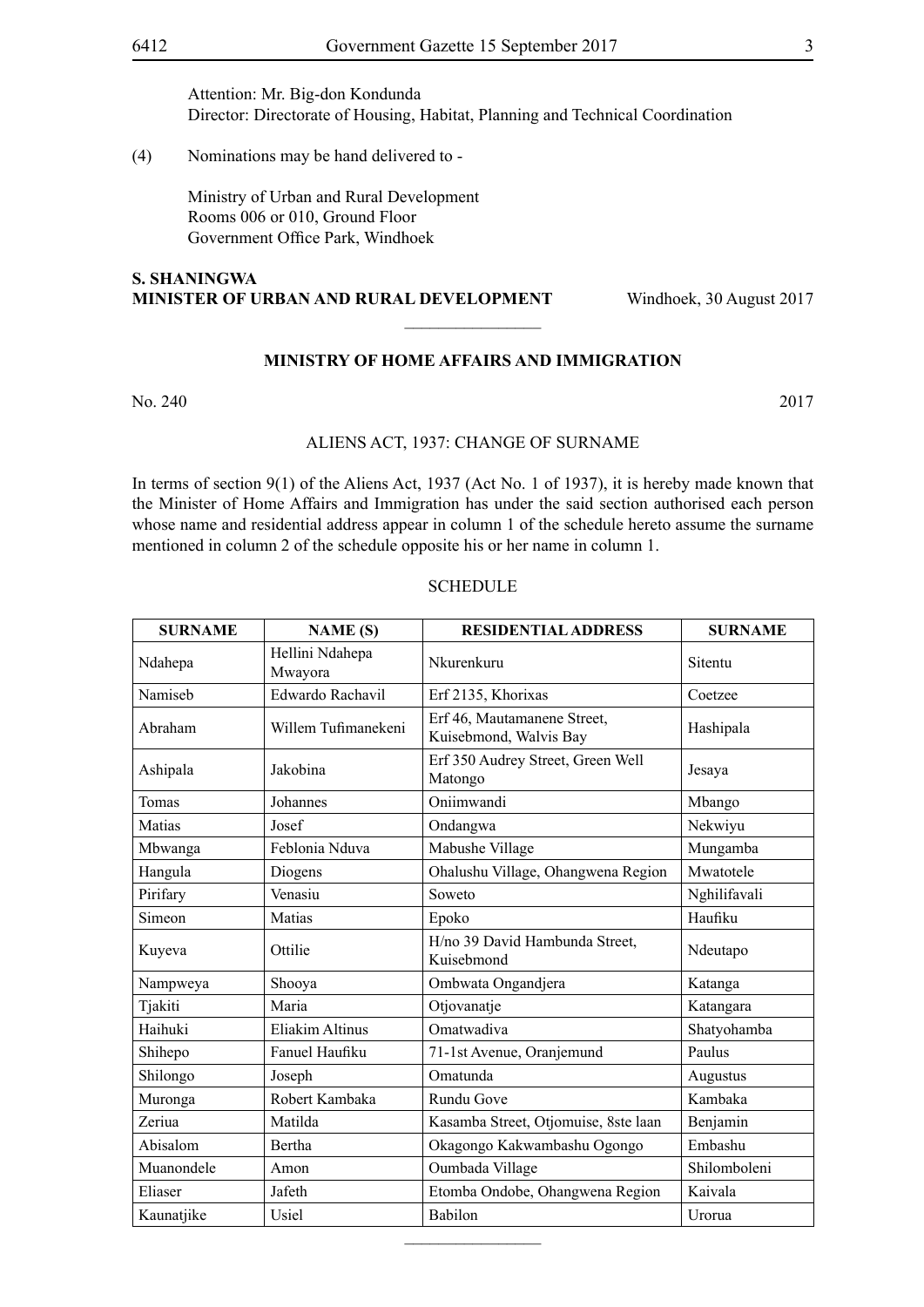### **MINISTRY OF LAND REFORM**

No. 241 2017

### NOTIFICATION OF FARMING UNITS OFFERED FOR ALLOTMENT: AGRICULTURAL (COMMERCIAL) LAND REFORM ACT, 1995

In terms of Section 39 of the Agricultural (Commercial) Land Reform Act, 1995 (Act No. 6 of 1995),

- (a) make known, in terms of subsection (3) of that section, that copies of the approved allotment plans in respect of the farming units referred to in the Schedule are available for public inspection at the places and during the periods mentioned in the Schedule; and
- (b) invite, in terms of subsection (4) of that section, applications for the allotment of the farming units offered for allotment, which applications must be made in the manner stated in the Schedule.

### **U. Nujoma MINISTER OF LAND REFORM** Windhoek, 1 September 2017

### **SCHEDULE**

### **1. Number, location and description of farming units offered for allotment**

| <b>Region</b> | <b>District</b>   | Reg.<br>Div. | Farm Name &<br><b>Number</b>                       | <b>Number</b><br>of Farm-<br>ing Unit<br><b>Offered for</b><br><b>Allotment</b> | Size of Farming Unit (Ha)                                                                                                                                 | <b>Land Use</b><br>of Farming<br>Unit    |
|---------------|-------------------|--------------|----------------------------------------------------|---------------------------------------------------------------------------------|-----------------------------------------------------------------------------------------------------------------------------------------------------------|------------------------------------------|
| Kunene        | Outjo             | $\lq\lq A$ " | Farm Houmoed<br>No. 311                            | 2                                                                               | Unit A<br>Measuring 2696.0000 ha<br>$(2 \times Boreholes)$<br>One non-functional<br><b>Unit B</b><br>Measuring 2517.0233 ha<br>(4 x Boreholes) functional | Lange<br>and<br>Small stock<br>farming   |
| //Kharas      | Keetman-<br>shoop | $\lq\lq V$   | Remaining Ex-<br>of Farm<br>tent<br>Nukois No. 269 | 2                                                                               | Unit A<br>Measuring 5818.4717 ha<br>(8 x Boreholes)<br>Five non-functional<br><b>Unit B</b><br>Measuring 4087.0000 ha<br>(4 x Boreholes) functional       | Large<br>and  <br>Small stock<br>farming |

### **2. Public inspection of allotment plan**

The approved allotment plans, in respect of the farming unit offered for allotment, are available for public inspection during the office hours at the offices mentioned in paragraph 3(c) for a period of 30 days from the date of publication of this notice in the *Gazette.*

### **3. Application for allotment of farming unit**

An application for allotment of a farming unit must -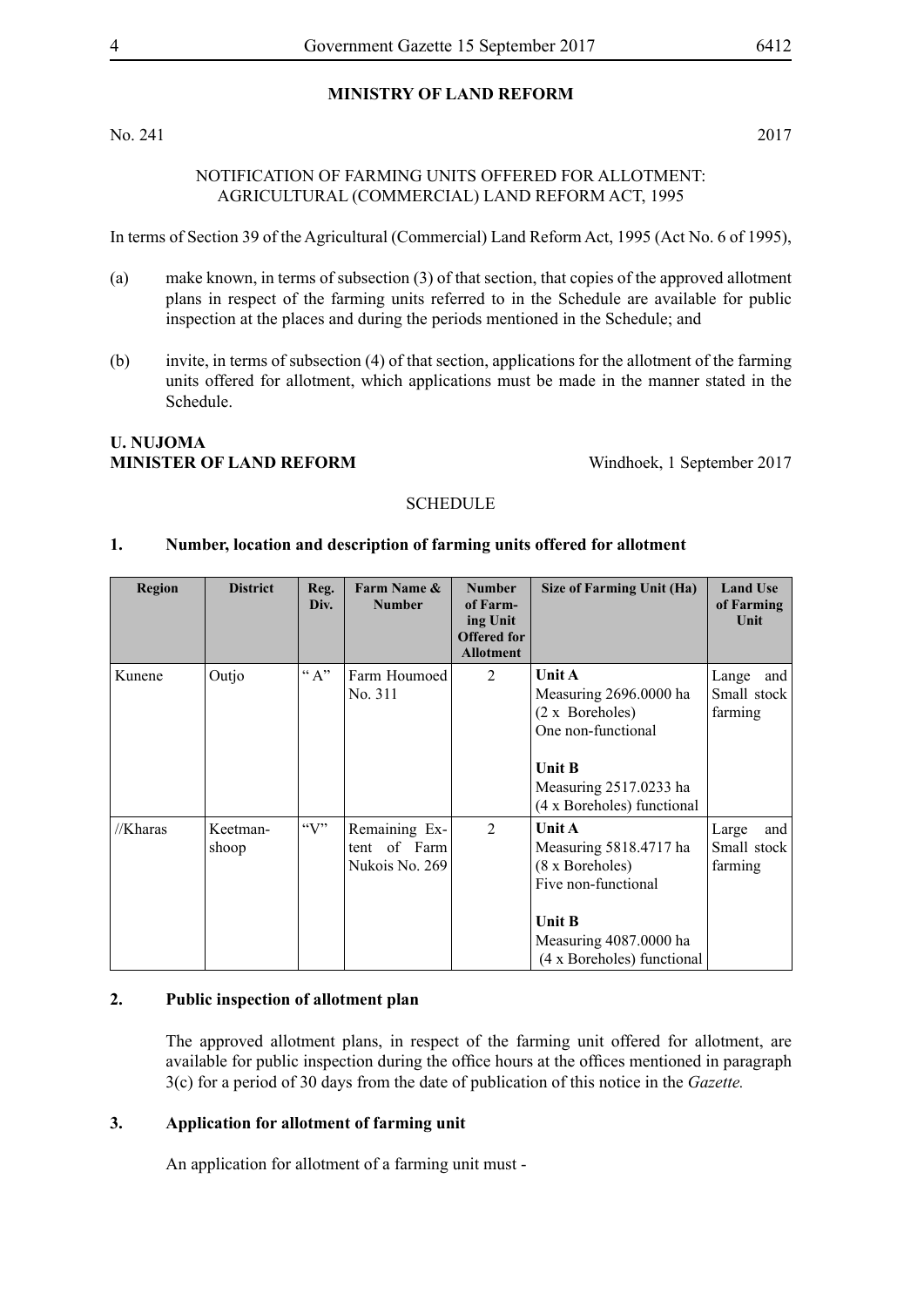- (a) be made on the forms determined by the Minister, which form may be obtained from the offices mentioned in subparagraph (c);
- (b) Where the unit to be allotted is to be used for project development, be accompanied  $by -$ 
	- (i) detailed project proposal;
	- (ii) proof of registration or provisional registration, where the applicant is a company, a close corporation, a co-operative or any other entity required by law to be registered; and
- (c) within 30 days from the date of publication of this notice in the *Gazette*, be delivered or sent to any of the following offices:

| <b>Physical Addresses:</b>                                                                                                | <b>Postal address:</b>                                                      |
|---------------------------------------------------------------------------------------------------------------------------|-----------------------------------------------------------------------------|
| The Regional Governor<br>Erongo Regional Council<br><b>Government Building</b><br>Tobias Hainyeko Street<br>Swakopmund    | The Regional Governor<br>Erongo Region<br>Private Bag 1230<br>Swakopmund    |
| The Regional Governor<br>Hardap Regional Council<br><b>Government Building</b><br><b>Ernst Stumfe Street</b><br>Mariental | The Regional Governor<br>Hardap Region<br>Private Bag 2017<br>Mariental     |
| The Regional Governor<br>//Kharas Regional Council<br><b>Education Building</b><br><b>Wheeler Street</b><br>Keetmanshoop  | The Regional Governor<br>//Kharas Region<br>P.O. Box 38<br>Keetmanshoop     |
| The Regional Governor<br>Khomas Regional Council<br><b>Pull Mann Street</b><br>Windhoek                                   | The Regional Governor<br>Khomas Region<br>P. 0. Box 3379<br>Windhoek        |
| The Regional Governor<br>Kavango East Regional Council<br><b>Government Building</b><br>Usivi Road<br>Rundu               | The Regional Governor<br>Kavango East Region<br>Private Bag 2082<br>Rundu   |
| The Regional Governor<br>Kavango West Regional Council<br>Nkurenkuru<br>Kavango West                                      | The Regional Governor<br>Kavango West Region<br>P.O. Box 6274<br>Nkurenkuru |
| The Regional Governor<br>Kunene Regional Council<br><b>Government Building</b>                                            | The Regional Governor<br>Kunene Region<br>Private Bag 502                   |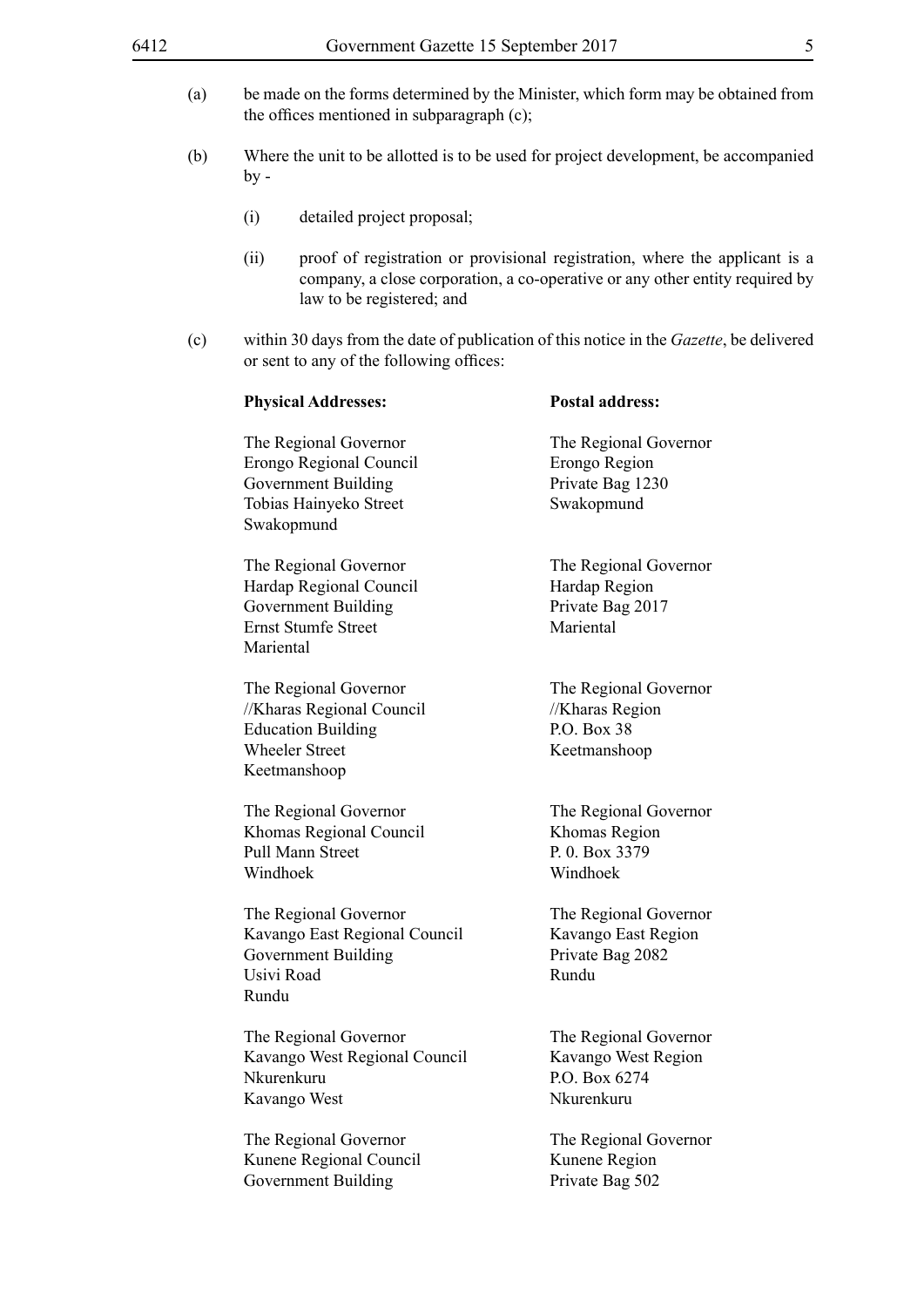Opuwo Main Road Opuwo Opuwo

The Regional Governor The Regional Governor Ohangwena Regional Council Ohangwena Region Government Building Private Bag 2032 Eenhana Main Road Ondangwa Eenhana

The Regional Governor<br>The Regional Governor Omaheke Regional Council Omaheke Region Government Building Private Bag 2277 Church Street Gobabis Gobabis

The Regional Governor The Regional Governor Omusati Regional Council Omusati Region Government Building Private 523 Namaungu Street **Outapi Outapi** 

The Regional Governor The Regional Governor

Oshana Regional Council Oshana Region Government Building Private Bag 5543 Leo Shoopala Street **Oshakati** Oshakati

The Regional Governor<br>
Oshikoto Regional Council<br>
Oshikoto Region Oshikoto Regional Council Omuthiya Main Road P.O. Box 19247 Omuthiya Omuthiya

The Regional Governor The Regional Governor Otjozondjupa Regional Council Otjozondjupa Region Erf No. 219 P. a Box 2091 Hage Geingob Street, Main Road Otjiwarongo (Next to Avis Car Rental) Otjiwarongo

The Regional Governor The Regional Governor Zambezi Regional Council Zambezi Region Government Building Private Bag 5002 Boma, Ngoma Road Katima Mulilo Katima Mulilo

### **4. Minimum qualifications required to qualify of applicants**

An applicant, other than a company or close corporation contemplated in section 41(7) of the Agricultural (Commercial) Land Reform Act, 1995 (Act No. 6 of 1995) must be a Namibian citizen who -

- (a) 18 years of age or older;
- (b) has a background or interest in agriculture or related activities;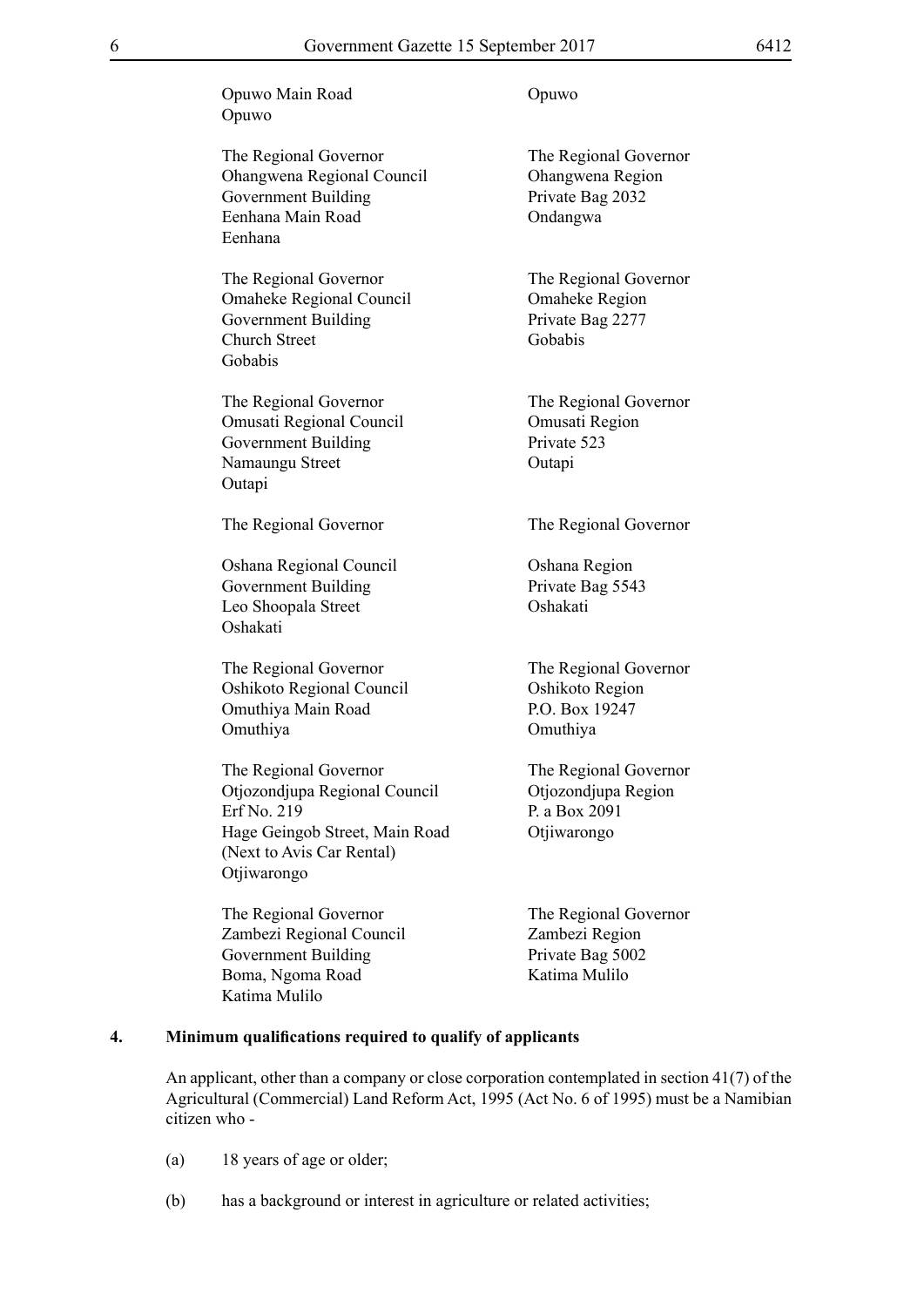- (c) has been socially, economically or educationally disadvantaged by past discriminatory laws or practices; and
- (d) has relinquished any right in respect of agricultural land.

### **5. Rent payable in respect of farming units**

A farming unit is to be leased for a period of 99 years and the approximate rent payable in respect of a farming unit leased for livestock farming, is as determined by the Minister of Land Reform, on the recommendation of the Land Reform Advisory Commission, based on the value of the farming unit.

### **6. Lease Agreement**

A successful applicant must enter into a lease agreement with the Minister of Land Reform.

# **General Notices**

 $\frac{1}{2}$ 

No. 392 2017

### SWAKOPMUND TOWN PLANNING AMENDMENT SCHEME NO. 63

Notice is hereby given in terms of Section 23 of the Town Planning Ordinance, 1954 (Ordinance 18 of 1954), as amended, that the Swakopmund Town Planning Amendment Scheme No. 63, has been submitted to the Minister Urban and Rural Development for approval.

Copies of the Swakopmund Town Planning Amendment Scheme No. 63 and the maps, plans, documents and other relevant matters are lying for inspection during office hours at the Municipality of Swakopmund and also at the Namibia Planning Advisory Board (NAMPAB), Ministry of Urban and Rural Development, 2nd Floor, Room 234, GRN Office Park, Windhoek.

Any person who wishes to object to the approval of the Town Planning Scheme, should lodge objections in writing to the Secretary, Namibia Planning Advisory Board (NAMPAB), Private Bag 13289, Windhoek on or before 31 October 2017.

### **D. D. BEUKES CHAIRMAN NAMIBIA PLANNING ADVISORY BOARD**

No. 393 2017

### SWAKOPMUND TOWN PLANNING AMENDMENT SCHEME NO. 64

 $\overline{\phantom{a}}$  , where  $\overline{\phantom{a}}$ 

Notice is hereby given in terms of Section 23 of the Town Planning Ordinance, 1954 (Ordinance 18 of 1954), as amended, that the Swakopmund Town Planning Amendment Scheme No. 64, has been submitted to the Minister Urban and Rural Development for approval.

Copies of the Swakopmund Town Planning Amendment Scheme No. 64 and the maps, plans, documents and other relevant matters are lying for inspection during office hours at the Municipality of Swakopmund and also at the Namibia Planning Advisory Board (NAMPAB), Ministry of Urban and Rural Development, 2nd Floor, Room 234, GRN Office Park, Windhoek.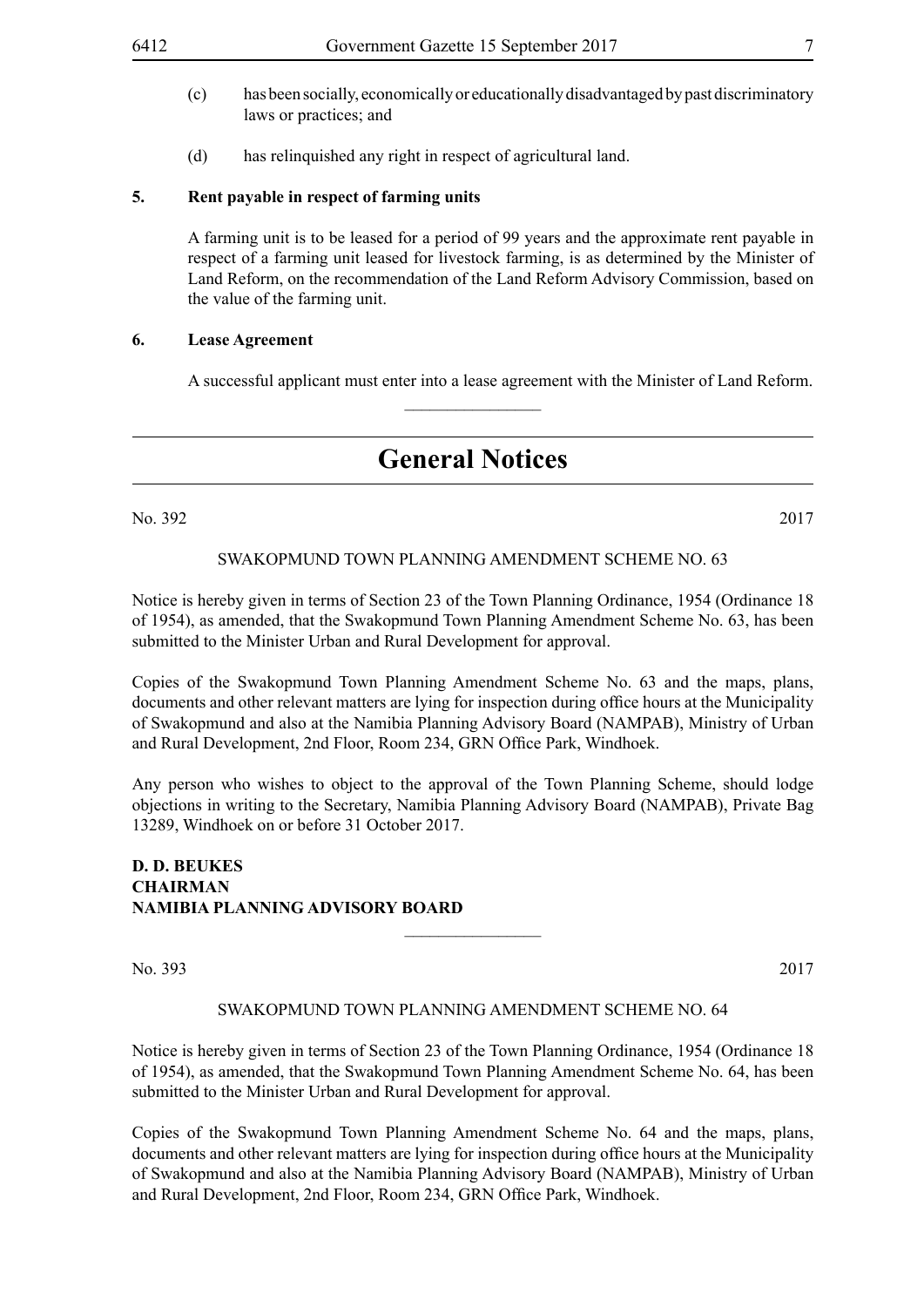Any person who wishes to object to the approval of the Town Planning Scheme, should lodge objections in writing to the Secretary, Namibia Planning Advisory Board (NAMPAB), Private Bag 13289, Windhoek on or before 31 October 2017.

### **D. D. BEUKES CHAIRMAN NAMIBIA PLANNING ADVISORY BOARD**

No. 394 2017

### TSUMEB TOWN PLANNING AMENDMENT SCHEME NO. 14

 $\overline{\phantom{a}}$  , where  $\overline{\phantom{a}}$ 

Notice is hereby given in terms of Section 23 of the Town Planning Ordinance, 1954 (Ordinance 18 of 1954), as amended, that the Tsumeb Town Planning Amendment Scheme No. 14, has been submitted to the Minister Urban and Rural Development for approval.

Copies of the Tsumeb Town Planning Amendment Scheme No. 14 and the maps, plans, documents and other relevant matters are lying for inspection during office hours at the Municipality of Tsumeb and also at the Namibia Planning Advisory Board (NAMPAB), Ministry of Urban and Rural Development, 2nd Floor, Room 234, GRN Office Park, Windhoek.

Any person who wishes to object to the approval of the Town Planning Scheme, should lodge objections in writing to the Secretary, Namibia Planning Advisory Board (NAMPAB), Private Bag 13289, Windhoek on or before 31 October 2017.

### **D. D. BEUKES CHAIRMAN NAMIBIA PLANNING ADVISORY BOARD**

No. 395 2017

### OTJIWARONGO TOWN PLANNING AMENDMENT SCHEME NO. 19

 $\frac{1}{2}$ 

Notice is hereby given in terms of Section 23 of the Town Planning Ordinance, 1954 (Ordinance 18 of 1954), as amended, that the Otjiwarongo Town Planning Amendment Scheme No. 19, has been submitted to the Minister Urban and Rural Development for approval.

Copies of the Otjiwarongo Town Planning Amendment Scheme No. 19 and the maps, plans, documents and other relevant matters are lying for inspection during office hours at the Municipality of Otjiwarongo and also at the Namibia Planning Advisory Board (NAMPAB), Ministry of Urban and Rural Development, 2nd Floor, Room 234, GRN Office Park, Windhoek.

Any person who wishes to object to the approval of the Town Planning Scheme, should lodge objections in writing to the Secretary, Namibia Planning Advisory Board (NAMPAB), Private Bag 13289, Windhoek on or before 31 October 2017.

 $\frac{1}{2}$ 

**D. D. BEUKES CHAIRMAN NAMIBIA PLANNING ADVISORY BOARD**